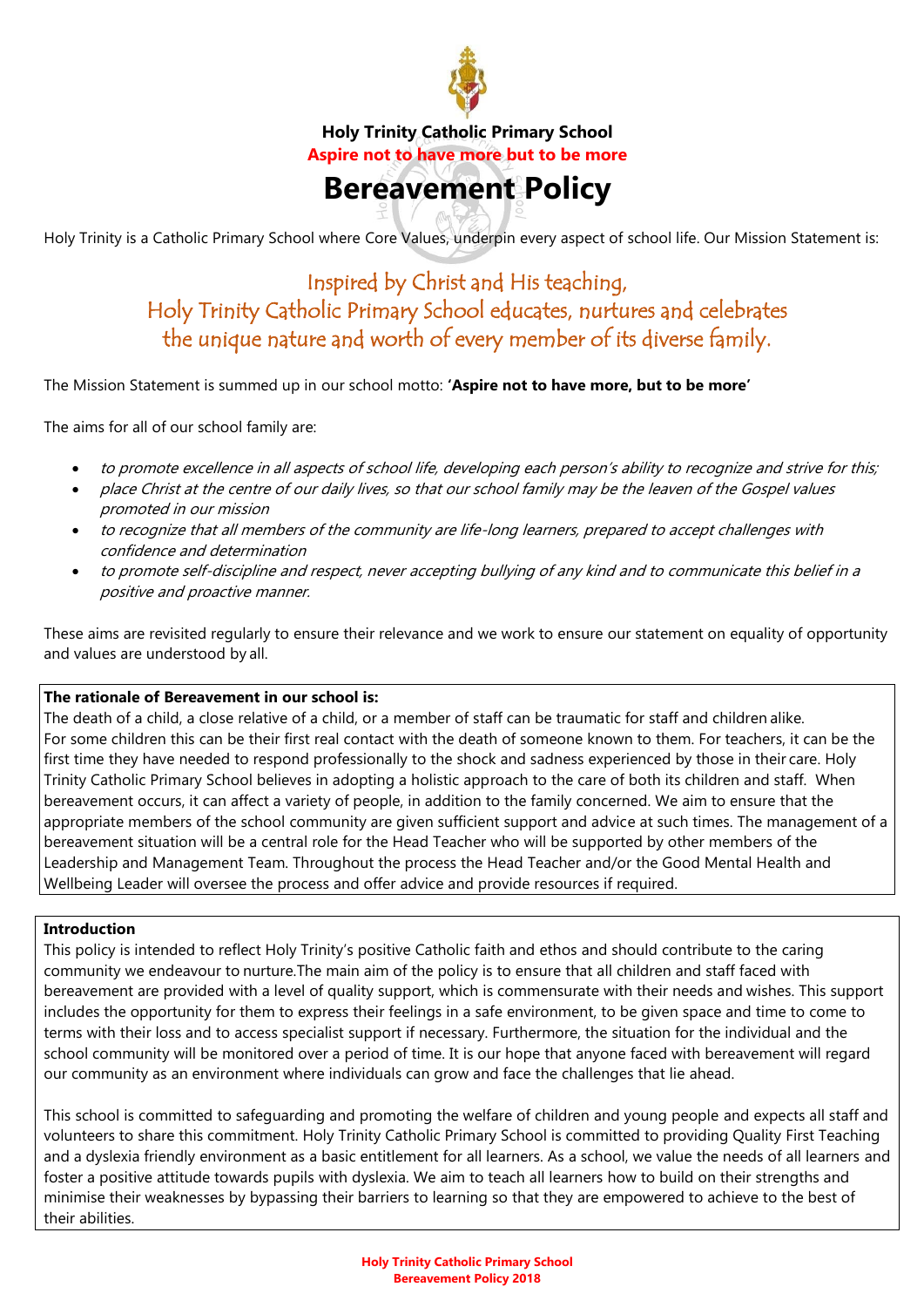### **1 Death of a Close Relative of a Child**

- 1.1 Depending on the closeness of the relationship between the child and the deceased the degree of support required may vary. In general the following guidelines will be followed:
	- Head Teacher to discuss proposed approach by school with appropriate family member.
	- $\bullet$  Head Teacher to inform GMHWB<sup>1</sup> Leader and discuss action to be taken.
	- Head Teacher to advise appropriate staff of the situation and give an indication of the length of absence (if appropriate) of the child.
	- Advice may be given to staff, by GMHWB Leader, on how to support child on his/her return to school.
	- It may also be appropriate to speak to classmates and/or school friends in on how best they might help in supporting the child on his/her return to school.
	- The Parish Priest will be informed of the death
- 1.2 The LMT<sup>2</sup> will carefully consider whether appropriate members of staff should visit or contact the family during their period of mourning. They will also consider whether or not the school should be represented at the funeral.
- 1.3 GMHWB Leader will meet with child on his/her return to school and offer appropriate support where required.
- 1.4 The GMHWB Leader will regularly monitor child over the next few months.

## **2 Death of a Child**

- 2.1 On hearing of the death of a child the Head Teacher will meet immediately with the LMT to plan the school's response. Decisions as to which group(s) of pupils should be informed will need to be made. e.g. classmates, close friends, year group, friends of brothers and sisters of the deceased.
- 2.2 With great sensitivity, one of the above staff will be assigned to ascertain the circumstances of the death. Where possible he/she should discuss with a close family member how the school will be dealing with the bereavement.
- 2.3 As soon as possible the Deputy Head will inform all staff about the child's death. Staff will also be given details as to which groups of children will be informed, and when and how this is to occur. They will be advised of the details that the children can be told. In addition the parish priest will be informed, if not already cognizant, in order to provide additional support.
- 2.4 It is strongly emphasised that normal school routine will be maintained as much as possible. Obviously, if the death occurs near the end of term then consideration should be given as to whether certain extra-curricular activities should be suspended (e.g. Merit Award activities, School Show etc.)
- 2.5 Staff will also be asked to be especially vigilant and provide immediate information to LMT or the GMHWB Leader about children who may be showing signs of distress and who may need support.

The GMHWB Leader will be made available to offer support. Other specialists such as the school nurse or the school psychologist will also be asked to assist.

- 2.6 The Head teacher, in discussion with the GMHWB Leader, will decide as to whether appropriate members of staff (2 persons) should visit the family of the deceased.
- 2.7 The Head teacher will also consider a selection process as to which members of staff and which pupils will, if aoplicable, attend the funeral. In this matter the wishes of the family will be taken fully into account.
- 2.8 Staff attending the funeral must be prepared to offer comfort and support as required. Obviously it is essential that the school has adequate staff to supervise the children not attending the funeral. This may limit the number of staff who can attend.

l

<sup>1</sup> Good Mental Health and Well Being

<sup>2</sup> Leadership and Management Team